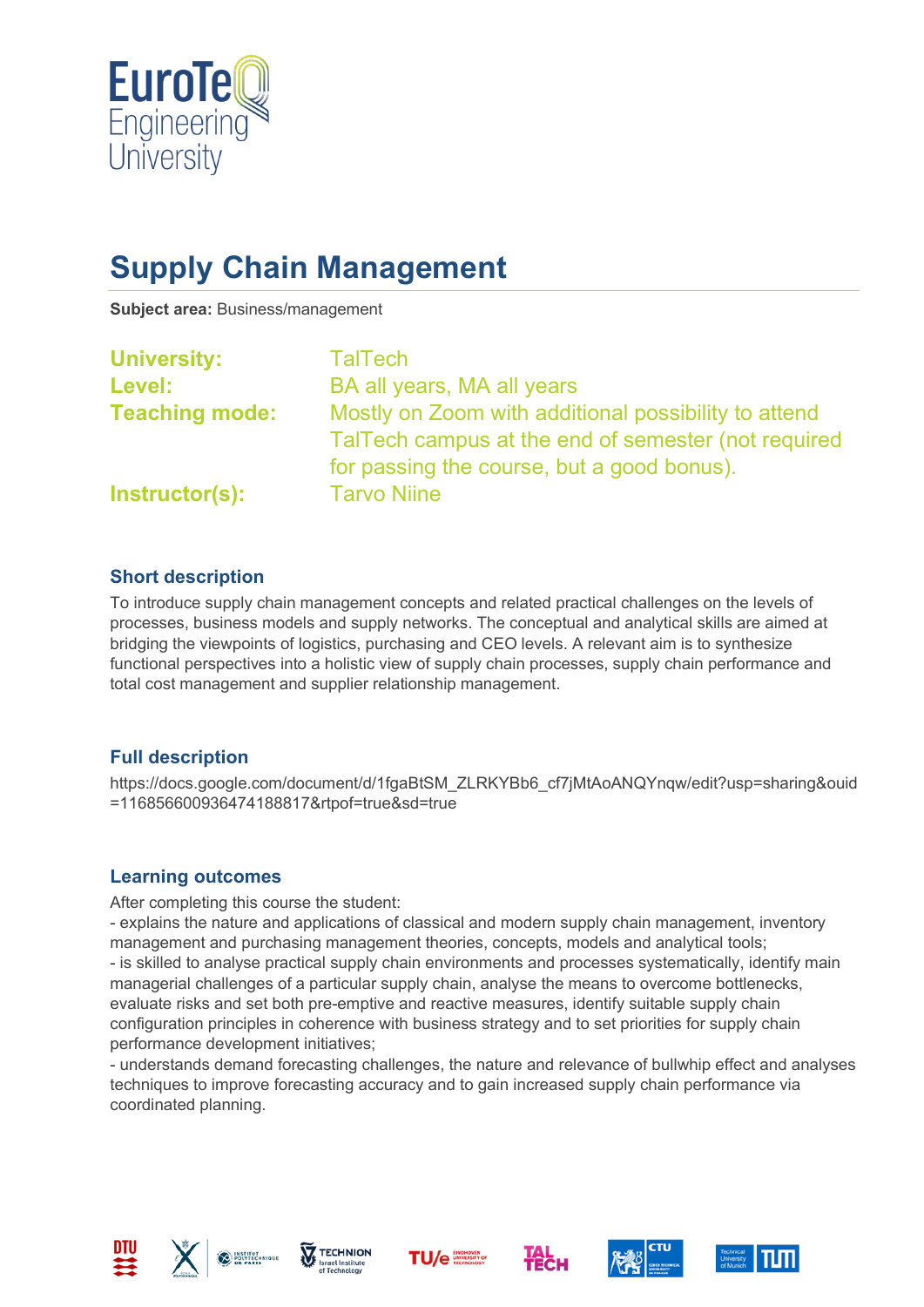

# **General information**

| <b>Contact hours per week:</b>   | 2.5                                                                                                                                                                                                                                                                                                                                                       |
|----------------------------------|-----------------------------------------------------------------------------------------------------------------------------------------------------------------------------------------------------------------------------------------------------------------------------------------------------------------------------------------------------------|
| <b>Total workload:</b>           | 156 (in student hours for the whole course)                                                                                                                                                                                                                                                                                                               |
| <b>ECTS credits:</b>             | 6                                                                                                                                                                                                                                                                                                                                                         |
| Language:                        | English                                                                                                                                                                                                                                                                                                                                                   |
|                                  |                                                                                                                                                                                                                                                                                                                                                           |
| <b>Course start date:</b>        | 29 August 2022                                                                                                                                                                                                                                                                                                                                            |
| Course end date:                 | <b>22 January 2023</b>                                                                                                                                                                                                                                                                                                                                    |
| Add. info about start date:      | The course shall run 13 weeks (each week 135 min) from last week of<br>January until mid-April. Exam options late April - early May.                                                                                                                                                                                                                      |
| <b>Weekly teaching day/time:</b> | There will be a scheduled Zoom meeting each week, 135 min. Time to be<br>decided by university scheduling department. Probably determined in<br>December only.                                                                                                                                                                                            |
| Time zone:                       | CET +1 (Estonia, Israel)                                                                                                                                                                                                                                                                                                                                  |
| <b>Further information:</b>      | The course might not be overly value adding for you if you have already<br>passed supply chain related courses. But it is definitely accessible -<br>previously there have been travelling visitors not only from business and<br>engineering areas but also students from IT and even humanities. I guess<br>our course is dedicatedly a diverse course. |
| <b>Prerequisites:</b>            | None. This is a master-level course but I aim it to be accessible also for<br>undergraduates. Note that differently from many supply chain courses in<br>the world, this course is *not* a math course.                                                                                                                                                   |
| <b>Activities and methods:</b>   | Seminars, Group work                                                                                                                                                                                                                                                                                                                                      |
| <b>Presence on campus:</b>       | Not required, but a nice little extra to have. Not necessary if this would be<br>the sole purpose of the travel.                                                                                                                                                                                                                                          |
|                                  |                                                                                                                                                                                                                                                                                                                                                           |

## **Final examination**

| Form:                        | The final grade has a lot of small contributions from seminar activities, but<br>there is also a final written exam. Open-book style.                              |
|------------------------------|--------------------------------------------------------------------------------------------------------------------------------------------------------------------|
| Date:                        |                                                                                                                                                                    |
| Location/format:             | online                                                                                                                                                             |
| <b>Re-sit possibility:</b>   | <b>ves</b>                                                                                                                                                         |
| <b>Transcript available:</b> | end of semester                                                                                                                                                    |
| Add. info/requirements:      | Basically a race against time - many questions, short time to answer. More<br>broad (relating various concepts) than deep (asking about some specific<br>details). |